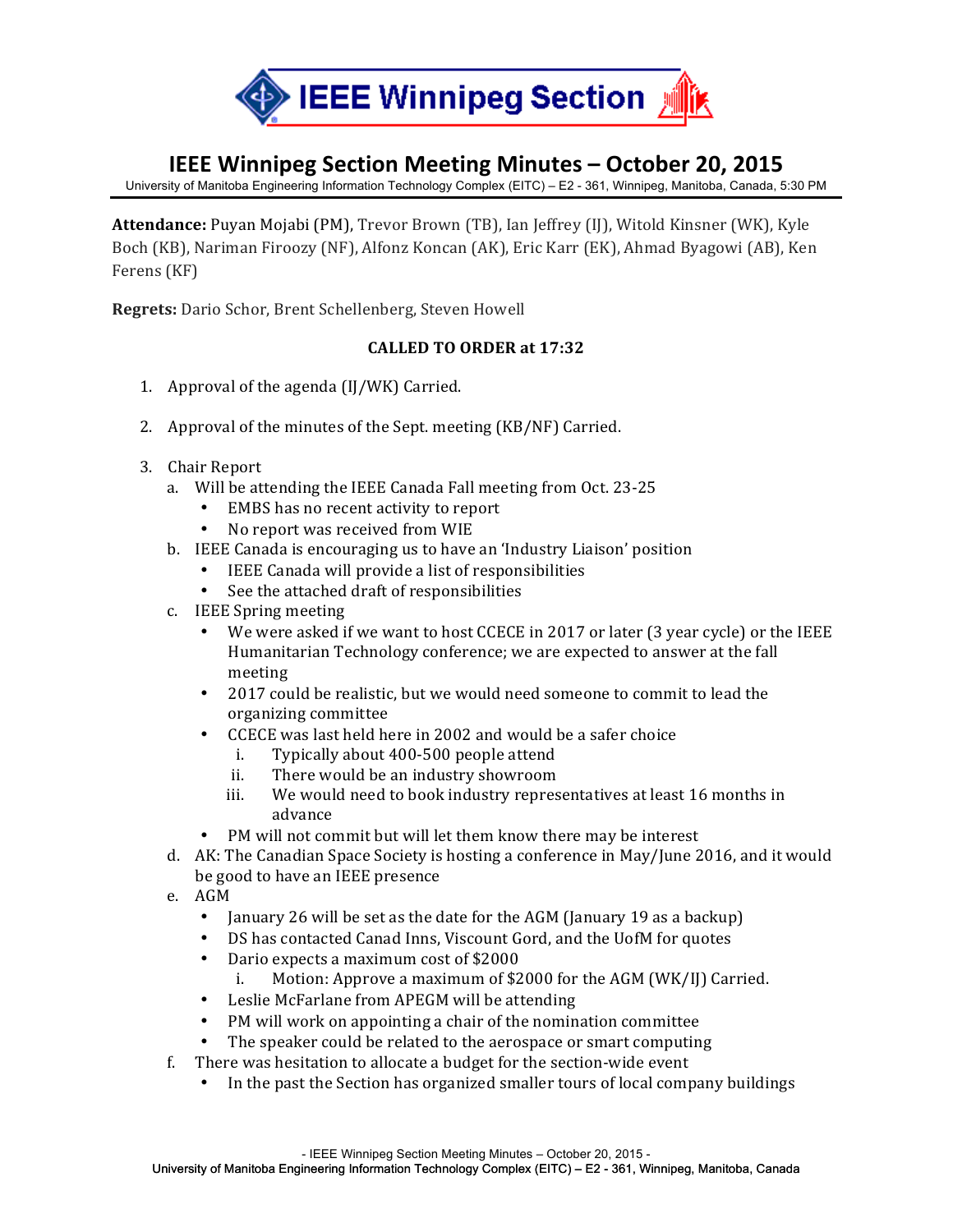- i. These events are low-cost, provide industry exposure to students, and encourage industry participation
- These events are a good idea, but we can still pursue the section-wide event
- I: It was more about the difficulty of finding a speaker, not allocating a budget
- WK: We should support local industries and we could even have multiple speakers
- KF: We could consider donating the money for AGM to charity instead
- 4. Vice-Chair Report (DS sent regrets)
	- a. See Chair and Secretary's reports
- 5. Treasurer Report (SH sent regrets)
	- a. SH is working with Dario to move the chequing account to concentration banking
		- DS and SH will have signing authority
		- SH sent PM a report on the status of our accounts
		- We need to revisit the investment strategy
		- WK would like to return to the original names of the mutual funds
		- $KF$  suggests we could pay a professional to manage this money, PM will discuss with SH
- 6. Secretary Report
	- a. Please send TB information about November events before Tuesday Oct. 27
	- b. DS sent regrets along with a request
		- 8 teams are registered for IEEE Xtreme 9.0
		- Motion: To fund up to \$100.00 for pizza for the competitors on Friday night (KF/IJ) Carried.
	- c. The Lakehead student branch sent in a brief report
		- Jak Loree-Spacek is the new chair
		- WK met with the VP of Lakehead University, and the Dean has re-established the IEEE student branch
	- d. Brent Schellenberg has completed a new issue of the Section newsletter (the 'Carrier Wave') and it will be on the website soon
- 7. President-Elect Update (WK)
	- a. Conference coming up in London, ON (EPIC)
- 8. IEEE Canada Foundation Report (Not in attendance)
	- a. No report was received from Dave Kemp
- 9. Chapter and Affinity Group Reports
	- a. Communications (Not in attendance)
	- b. Computer and Computational Intelligence (WK)
		- World Space Week was held in early October
		- A space academy for students is being planned
		- WK has been working to organize the IEEE Xtreme Challenge which has resulted in 8 teams and 5 proctors
	- c. EMBS Not in attendance
		- WK: BME has weekly meetings, seminars, could join with EMBS
			- i. Sherif Sherif is looking into this
			- ii. PM will talk to Zahra Moussavi and mention the benefits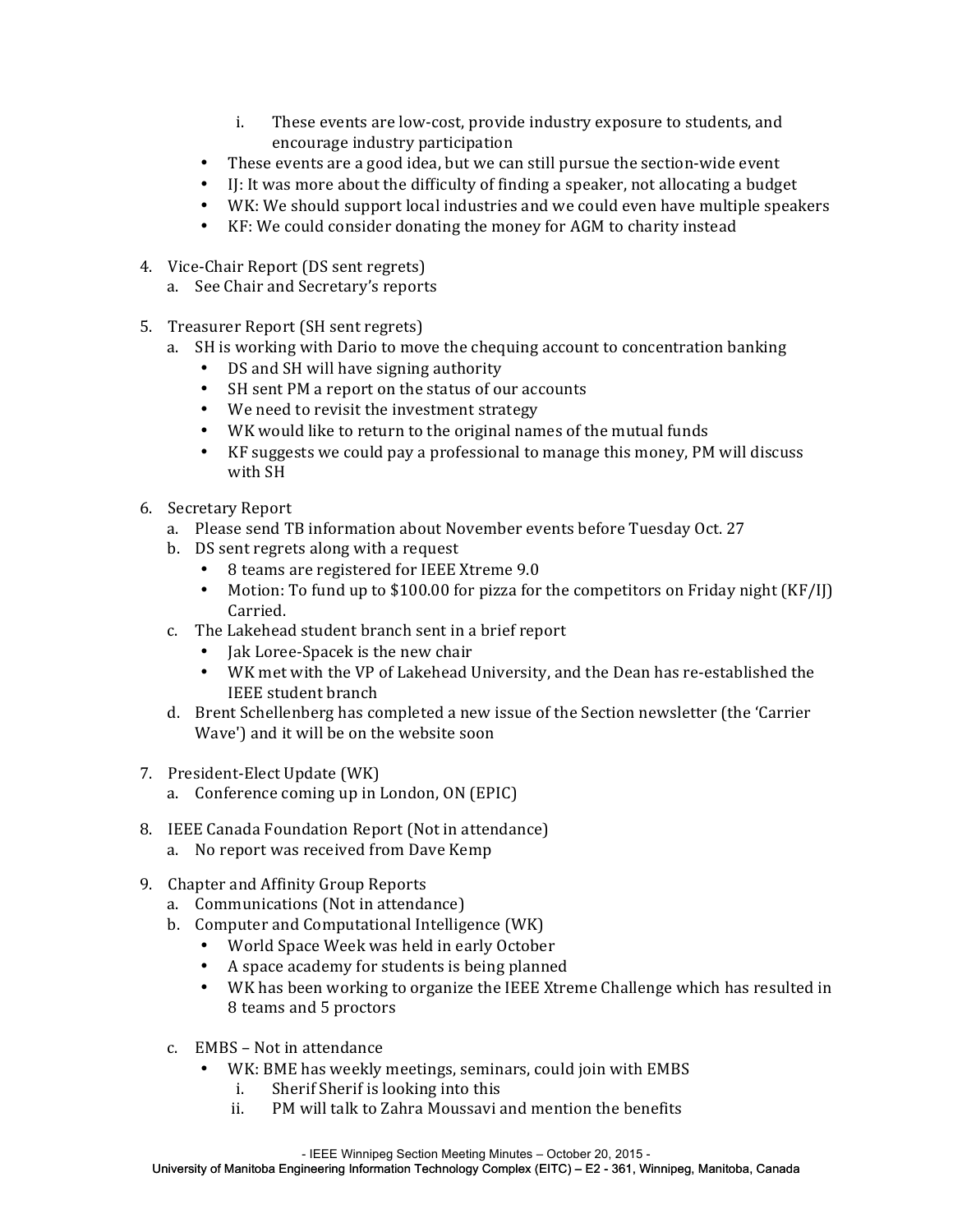- d. EduManCom (KF)
	- A seminar on the meaning of the CEAB attributes will be held on Oct. 29 in E2-350
	- Other planned events:
		- i. Industry forum (mid November) asking industry representatives about the degree of importance of each of the attributes
		- ii. Patent seminar (late November) will be given by Chris Dynowski
- e. PES (not in attendance)
- f. Waves (PM)
	- IEEE DL on Oct. 19, 27 people attended
	- Graduate student (Chaitanya Narendra) received an international APS award
- g. RobConIM (not in attendance)
- h. GRSS-AES (NF)
	- DL talk on Sept. 25 by Dr. Tony Ponsford
		- i. Half of DL's expenses have not been covered
		- ii. PM: We typically provide  $$500$  for the first year of a new chapter, then  $$200$ every year after
		- iii. Motion: To provide  $$450.22$  to cover the GRSS-AESS DL expenses (NF/WK) Carried
	- The next DL coming from GRSS will have expenses covered by the society
- i. YP Not in attendance
	- Typically YP has contributed to the IEEE Xtreme Challenge
	- YP could host training sessions to prepare for next year's event
	- PM will contact Matt McQuaker
- j. Life Members Not in attendance
- k. WIE Not in attendance
- l. TISP (WK)
	- Was involved with Space Week
	- WK will need a replacement as TISP Chair for the upcoming year
- m. Newsletter (Brent Schellenberg sent regrets)
	- See Secretary's report
- 10. Reports from student branch chairs
	- a. University of Manitoba (EK)
		- Finished Endowment fund application
			- i. Applying for a 3D printer
		- Will submit an activity report to IEEE, hasn't been done in three years
		- Will be involved with the upcoming Beginner Arduino Workshop and IEEE Xtreme Challenge
			- i. UM IEEE will provide chairs, fridge
		- ECE Power Systems AMA event coming up
	- b. Lakehead University Sent regrets
		- See Secretary's report
	- c. Assiniboine College Not in attendance
	- d. Red River College Not in attendance
- 11. New business
	- a. Section-wide event theme discussion (See Chair's report)
	- b. AGM discussion (See Chair's report)

#### **ADJOURNED (EK/NF) at 18:47**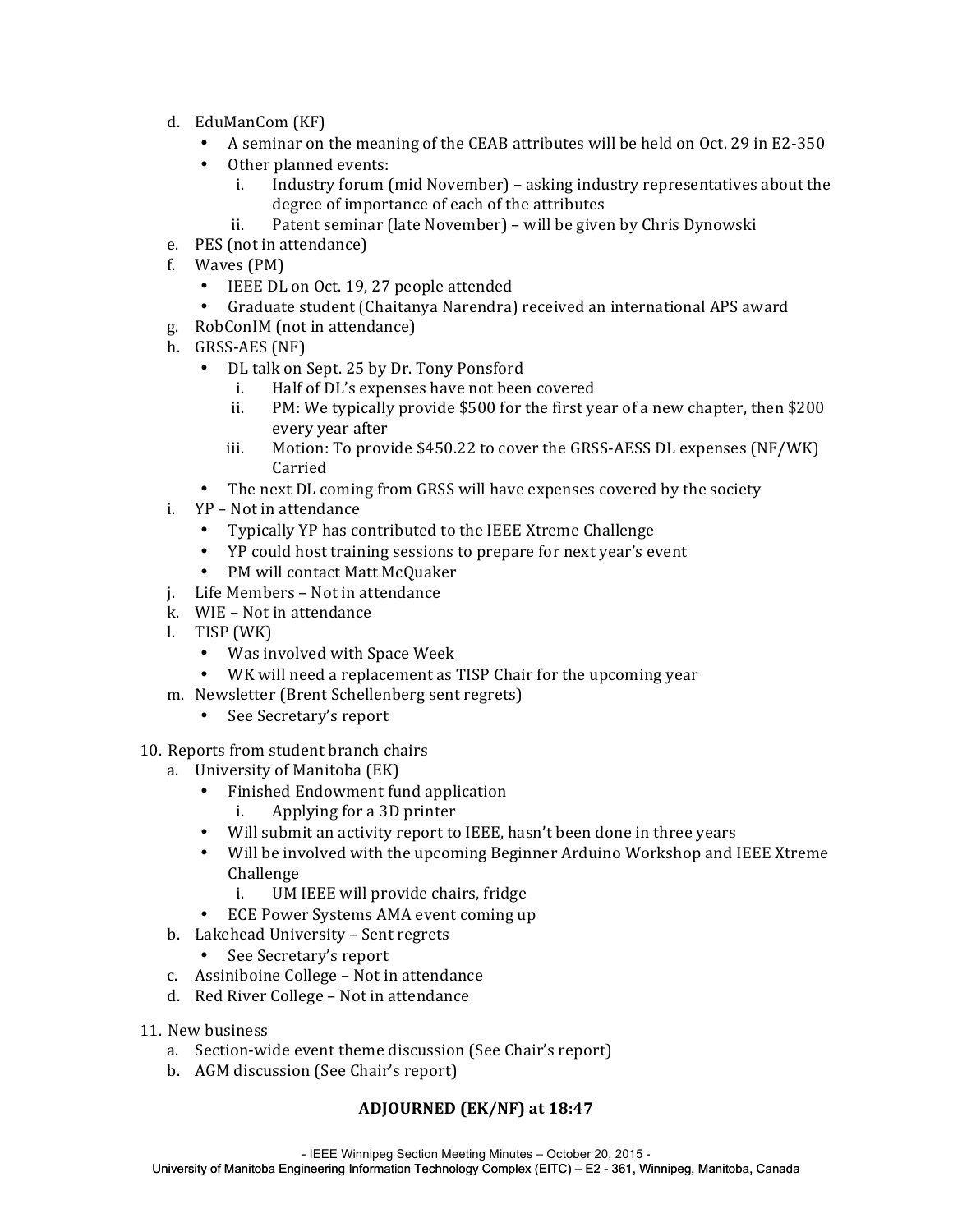## **Proposed Roles and Responsibilities for Section Industry Liaison Chair**

Drafted by Kexing Liu, IEEE Canada Industry Relations Committee Chair Version 1.0 Oct 15th, 2015

- Be a good communicator to bridge the link between section and local industry; be the spoke person for the section on subject of industry related matters
- Conduct research and work with local chamber of commerce and economic development offices to really understand the local industry
	- o What are the industry sectors
	- o Who are the major players
	- $\circ$  Who are the main employers, are they the few big blue chip companies or a lot of small and medium enterprises
	- o What industry sectors the majority of the employment is in
	- o What is the future for local industry as seen by local development officers
	- o What is the future for local industry as seen by IEEE section officers
- Approach local industry and work with them to understand their immediate and future needs
	- $\circ$  Meet with as many as company public relations, HR, marketing, or product development executives and managers
	- $\circ$  Work with the section executives and chapter chairs to come up with an annual plan to address local industry needs in selected areas, for example
		- **Facilitate employee trainings**
		- Coordinate participation in and contribution to IEEE standards committees
		- Connect local university and college to local industry to tackle particular technology challenges
- Work with YP, WIE and MD chairs to facilitate a mentorship program
	- $\circ$  Pair a new graduate or young professional with a senior member or fellow as a mentor
	- $\circ$  Organize joined professional and career development sessions on many related technical or non-technical subjects
- Facilitate and support professional networking events
	- $\circ$  Support events organized by other groups or jointly organize events with them connecting industry, academia, and governmental organizations in your section
	- $\circ$  Reach out to local business and industry associations as well as individual companies; work with them to co-organize events beneficial to the professional communities and support their events and activities
- Member of the IEEE Canada Industry Relations Committee by default
	- $\circ$  Provide feedbacks and offer recommendations to the IEEE Canada Industry Relations Committee Chair
	- o Participate in IEEE Canada Industry Relations Committee Conference Call: twice a year, one in the spring and one in the fall